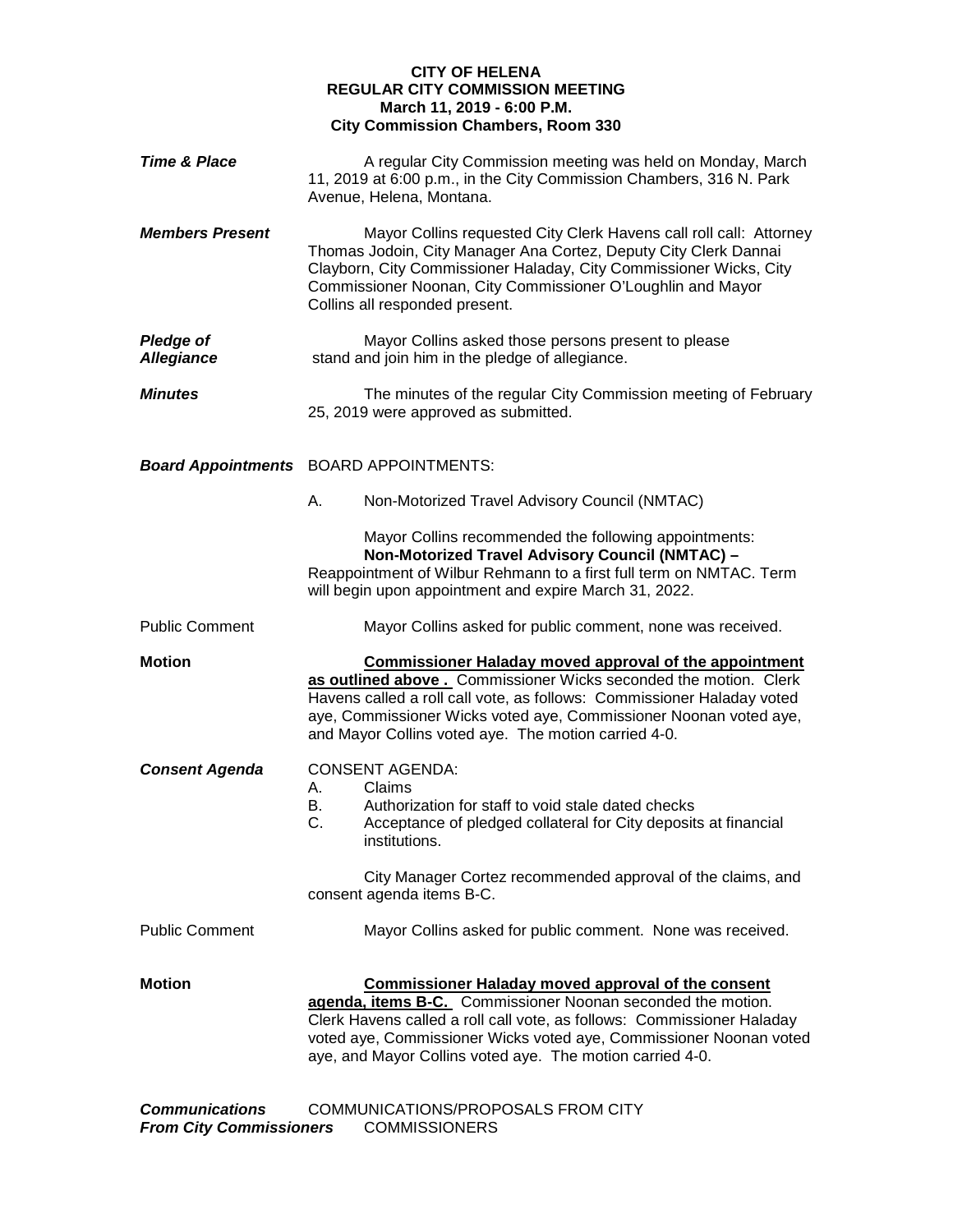No communications from Commissioners.

**Report of the City** REPORT OF THE CITY ATTORNEY **Attorney City Attorney Jodoin stated there was nothing to report** 

**Report of the City** REPORT OF THE CITY MANAGER

**Manager** Manager Ana Cortez reported on the city's sidewalk repair program. Residents can volunteer to participate in the program, or, the city will inspect city sidewalks and offer written notification to those homeowners whose sidewalks have been identified as problematic. The homeowners are offered an opportunity to participate in the city's sidewalk repair program in which they are offered a 0% interest loan for a period of 10 years, payed for through property taxes, and using city approved contractors. The program has offered a wide variety of loan amounts to homeowners in previous years, and currently the program has approximately \$100,000 available. The city is encouraging homeowners to participate in the sidewalk program.

> The manager stated the city's departments are pursuing opportunities to involve public engagement and comment, currently the following conversations are ongoing forums with the public and the relevant departments: recycling, snow plan improvements, open lands management updates, and transit redesign.

- *Report from the* REPORT FROM THE HELENA CITIZENS COUNCIL No report given.
- *Regular Items* A. CONSIDER A RESOLUTION TO AMEND RESOLUTION NO. 5261 THAT CREATED SPECIAL IMPROVEMENT LIGHTING DISTRICT NO. 193 TO ADD TWO (2) LIGHTS IN THE CITY OF HELENA, MT

Staff Report City Finance Director Glenn Jorgenson reported there are nine lights on Front St., and part way up Thirteenth and Fourteenth Streets. The lights are currently 100 watt Cobra head style.

The proposed amendment to resolution No. 5261 has two goals: 1. Light fixture consistency with Downtown Master Plan specifications including decorative historic replica lights similar in aesthetics as those on Last Chance Gulch, and 2. Increase energy efficiency through installation of LED lights.

To accomplish these goals, the resolution adds two additional lights to District 193 with the following specifications: Acorn style cutoff luminaries, 14 foot poles and 50 watt light emitting diodes. The Acorn style lights are shorter than the current lights and provide less lighting coverage requiring two additional lights and different spacing of the current lights. The use of the new lights has two advantages:

> A. Consistency with Downtown Master Plan regarding aesthetics of the area.

B. Sustainability compliance due to replacement of inefficient sodium lights with LED.

This project will require additional resources to replace all the current cobra head style lights with decorative acorn lights and add two additional lights. However, LED lights require approximately 50% less energy than the current high-pressure sodium lights. Less usage translates into savings which in the long term will cover installation costs.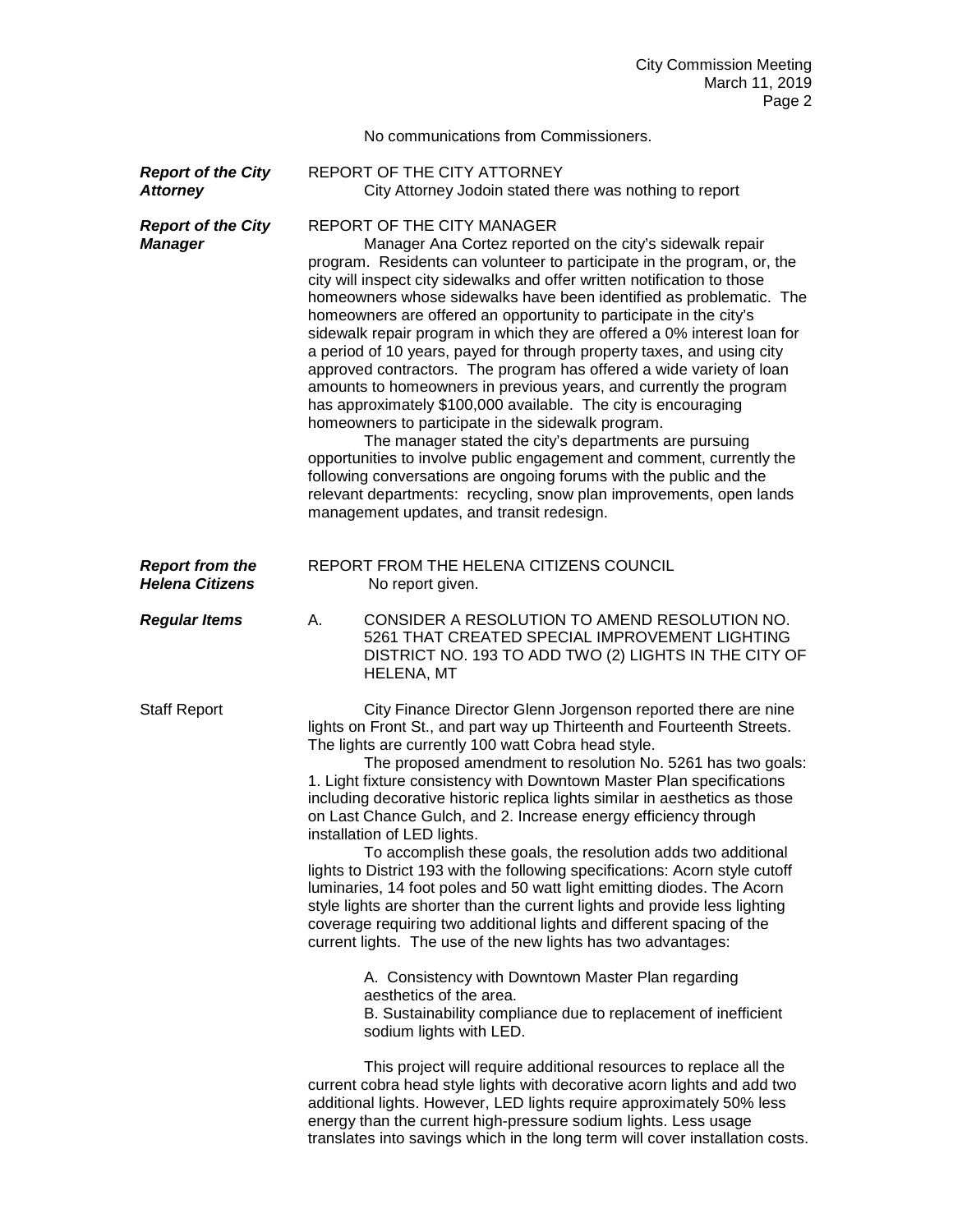|                        | New lights will be Dark Sky compliant. Installing all new lights and<br>adding two additional lights will cost \$40,000. This cost also includes<br>wiring and transformers. Funds for this project will come from Street<br>Maintenance and/or Gas Tax.<br>Director Jorgenson recommended approval of a resolution to<br>amend resolution No. 5261 that created Special Improvement Lighting<br>District No. 193 to add two (2) lights in the City of Helena, MT.                                                                                                                                                                                                                                                                                                                                                                                                                                                                                                                                                                                                                                                                                                                                                                                                                                                                                                                                                                                                                                                                                                                                     |
|------------------------|--------------------------------------------------------------------------------------------------------------------------------------------------------------------------------------------------------------------------------------------------------------------------------------------------------------------------------------------------------------------------------------------------------------------------------------------------------------------------------------------------------------------------------------------------------------------------------------------------------------------------------------------------------------------------------------------------------------------------------------------------------------------------------------------------------------------------------------------------------------------------------------------------------------------------------------------------------------------------------------------------------------------------------------------------------------------------------------------------------------------------------------------------------------------------------------------------------------------------------------------------------------------------------------------------------------------------------------------------------------------------------------------------------------------------------------------------------------------------------------------------------------------------------------------------------------------------------------------------------|
| <b>Public Comment</b>  | Mayor Collins called for public comment. None was received.                                                                                                                                                                                                                                                                                                                                                                                                                                                                                                                                                                                                                                                                                                                                                                                                                                                                                                                                                                                                                                                                                                                                                                                                                                                                                                                                                                                                                                                                                                                                            |
| <b>Motion</b>          | <b>Commissioner Wicks moved to approve a resolution</b><br>amending resolution No. 5261 that created Special Improvement<br>Lighting District No. 193 to add two (2) lights in the City of Helena.<br>MT. Commissioner Haladay seconded. Clerk Havens called a roll call<br>vote, as follows: Commissioner Haladay voted aye, Commissioner Wicks<br>voted aye, Commissioner Noonan voted aye, and Mayor Collins voted<br>aye. The motion carried 4-0. Resolution 20511                                                                                                                                                                                                                                                                                                                                                                                                                                                                                                                                                                                                                                                                                                                                                                                                                                                                                                                                                                                                                                                                                                                                 |
| <b>Discussion</b>      | Commissioner Noonan noted this was another step in<br>completing the downtown master plan.                                                                                                                                                                                                                                                                                                                                                                                                                                                                                                                                                                                                                                                                                                                                                                                                                                                                                                                                                                                                                                                                                                                                                                                                                                                                                                                                                                                                                                                                                                             |
| <b>Public Hearings</b> | <b>PUBLIC HEARINGS:</b><br>CONSIDER A RESOLUTION TO AMEND RESOLUTION NO.<br>А.<br>5261 THAT CREATED SPECIAL IMPROVEMENT LIGHTING<br>DISTRICT (SILD) NO. 193 TO ADD FOUR (4) LIGHTS AND TO<br>ALTER THE DISTRICT'S BOUNDARIES TO ADD LOT 2 IN<br>BLOCK H IN THE GREAT NORTHERN TOWN CENTER P.U.D.<br>AND LOTS 3 AND 4 IN THE CHESSMAN AND DAVIS PLACER<br>MINING CLAIM IN THE CITY OF HELENA, MONTANA.                                                                                                                                                                                                                                                                                                                                                                                                                                                                                                                                                                                                                                                                                                                                                                                                                                                                                                                                                                                                                                                                                                                                                                                                  |
| <b>Staff Report</b>    | City Finance Director Glenn Jorgenson reported the Commission<br>passed a resolution of intention to amend SILD No. 193 on February 11,<br>2019 to add two additional properties and four lights. SILD No. 193 was<br>originally created in 1954. There are nine lights on Front St., and part<br>way up Thirteenth and Fourteenth Streets. The lights are currently 100<br>watt Cobra head style.<br>The property owners are allowed to protest the amended<br>boundaries. Staff will inform the Commission of any protests received at<br>the public hearing.<br>The proposed amendment to resolution No. 5261 has three<br>goals: 1. Light fixture consistency with Downtown Master Plan<br>specifications including decorative historic replica lights similar in<br>aesthetics as those on Last Chance Gulch, 2. Improve pedestrian access<br>to Centennial Park through the Lyndale Avenue underpass, and 3.<br>Increase energy efficiency through installation of LED lights.<br>To accomplish these goals, the resolution adds two additional<br>properties to District 193 and four additional lights with the following<br>specifications: Acorn style cutoff luminaries, 14 foot poles and 50 watt<br>light emitting diodes. The advantages of the installation of the new lights<br>are:<br>A. Safer pedestrian traffic due to better lighting.<br><b>B.</b> Improved pedestrian traffic to Centennial Park.<br>C. Consistency with Downtown Master Plan regarding aesthetics<br>of the area.<br>D. Sustainability compliance due to replacement of inefficient<br>sodium lights with LED. |